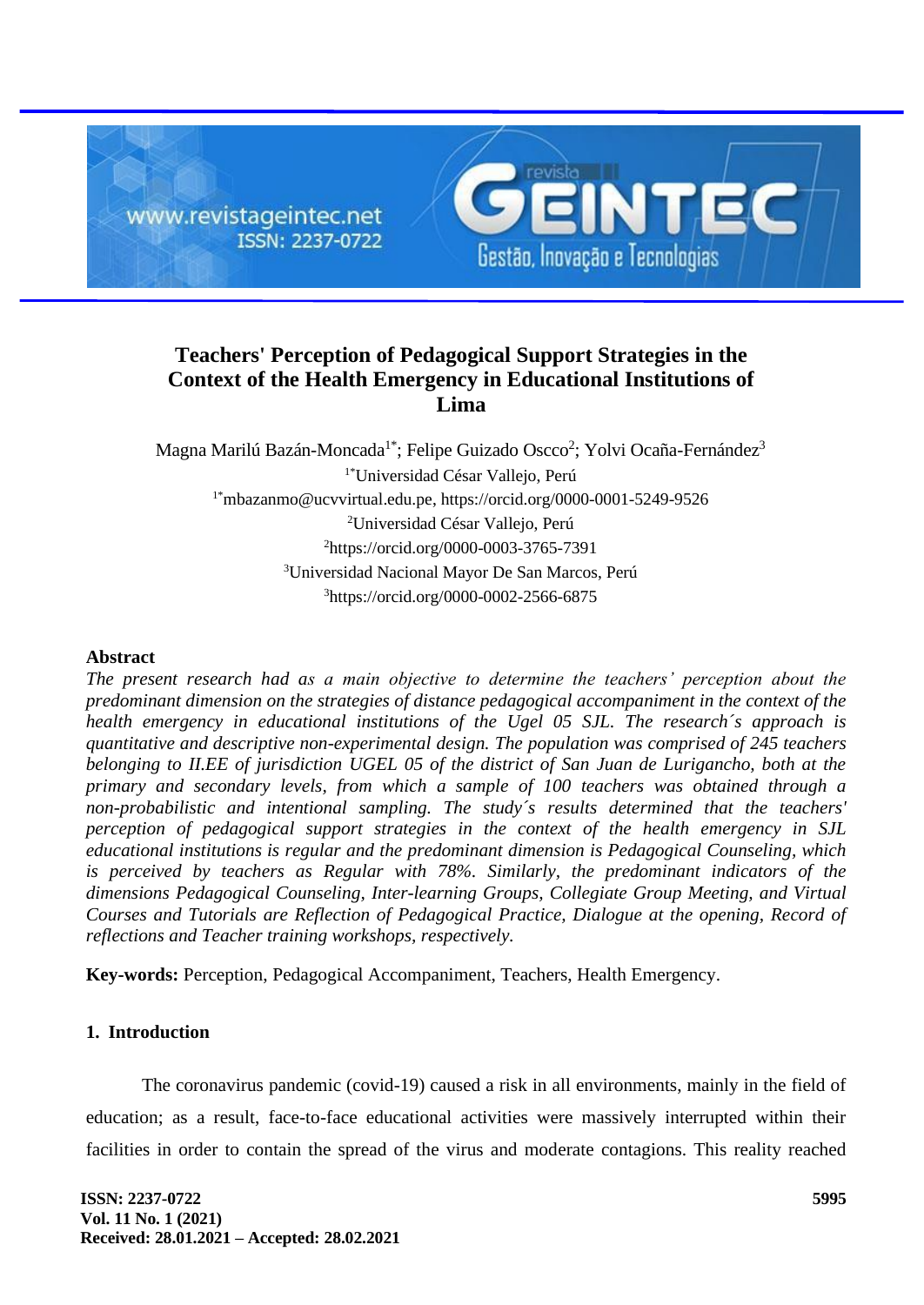more than 190 countries, affecting more than 1.2 billion students around the world as they were unable to attend face-to-face classes. Of this figure, more than 160 million belong to Latin America (ECLAC-UNESCO, 2020).

It is also important to consider the short and medium-term negative effects that the measures adopted have on educational institutions, as well as to address the main recommendations to raise awareness of the opportunities for student learning. The information from the 33 countries of Latin America and the Caribbean shows that the measures taken are related to the suspension of face-toface classes. To date, 32 countries exceeded 165 million students affected by the covid-19 pandemic (ECLAC-UNESCO, 2020).

However, in Peru, the pandemic changed the contexts of implementation of the National Curriculum for Basic Education, not only because of the use of virtual platforms but also because there are learning and competencies that are more relevant in the current context (Minedu, 2020). Therefore, according to Minedu (2020), the research offers a contribution for the adjustment of pedagogical accompaniment strategies. These pedagogical accompaniment strategies guide the school towards the formation of professional learning communities.

#### **2. Theoretical Framework**

As an international antecedent, it is necessary to cite Cantillo and Calabria (2018) who, in Colombia, contemplated pedagogical accompaniment as a process of construction among peers; it implies the exchange of experiences and possibility of improving the learning that the teacher has been doing in a shared manner focused on systematic and grounded reflection for motivation of research aimed at innovation.

Also in Colombia, Noreña (2018) concluded that it is necessary to rework the foundations of pedagogical accompaniment of teachers because through this it is possible to identify their strengths and gaps; in addition, it promotes reflection regarding the teacher's activity within the classroom and that their efforts are oriented to the development of skills and learning for their context and personal, academic, social and cultural life. Furthermore, in Nicaragua, Soza and Ortiz (2014) alluded that pedagogical accompaniment presents benefits to the teaching-learning process, improving its methodology, affective human relations, feedback and academic performance of students, which occur between pedagogical accompaniment and teacher performance.

On the other hand, at the national level, Arce (2018), in Lambayeque; concluded that the perception collected by primary school teachers has represented an improvement in the teaching work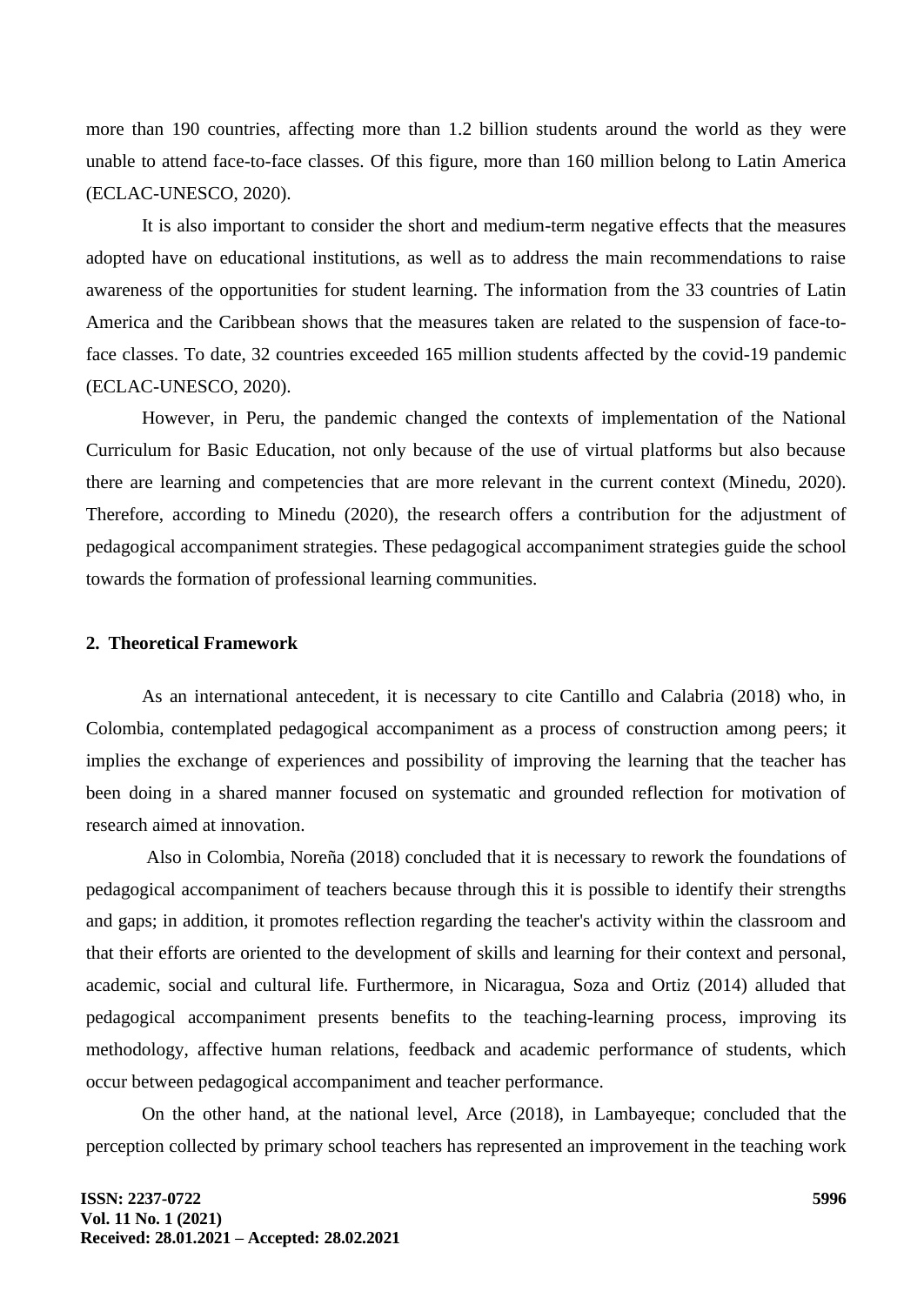and, therefore, in student performance. He assumes that pedagogical accompaniment improves the educator's work. Solís (2020), whose research was conducted in Lima, mentioned that the factors that have a negative impact on improving the quality of management are the type of leadership, the methods used and the traditional supervision model. Regarding the variable pedagogical accompaniment, Palomino (2017) found that 59.9% of the total of his sample perceives the variable as regular, while 30.9% perceive it at a good, very good level.

The purpose of the accompaniment is to generate a transformation in the teaching work from the traditional approach to the critical and constructive one. As mentioned by Perrenoud (2004) cited by Cantillo and Calabria (2018), it seeks to promote the reflective approach and for this to be the reference for everyone who is part of the educational scenario, encouraging its stimulation through seminars for the analysis of practices and exchange groups regarding the problems of the teaching profession. Likewise, Flores (2020) highlighted what Freire proposed in 1979, who conceives critical reflection as the basis and foundation of practice and of the changes that can be produced in it.

In this regard, García (2012) pointed out that the purpose of accompaniment is to address the different demands and problems of the professional and educational environment that are relevant to the educational community. Similarly, Trujillo (2018) pointed out that pedagogical accompaniment strategies is a tool that provides an overview of the strengths and needs of the educator within his or her role in the classroom.

Accompaniment, for the National Council of Education (2011), cited Arce (2018) consists of offering constant advice, which is supported by certain methods contextualized to the reality of the accompanied. Thus, Vásquez (2019) refers that pedagogical accompaniment is perceived by teachers as a determining strategy for in-service teacher training. Even Rojas and Arango (2020) highlight what Novoa and Pirela mentioned in 2020, who perceive it as a space that promotes the production of knowledge through planning and pedagogical activity.

For the purposes of this research, the variable pedagogical accompaniment is defined by DIFODS (2020) as an in-service teacher training action located in the context of the teaching praxis that by its design comprises various strategies, the same that can be developed in person and/or at a distance, to promote individually and collectively the improvement of pedagogical practice and the autonomous development of the teaching profession.

The first dimension is pedagogical consulting, defined by DIFODS (2020) as a training strategy that offers technical pedagogical support to strengthen the competencies of the teaching profession, which facilitates a mediating role for the educator in distance education, designing and managing learning activities and experiences (RVM N°097 2020 MINEDU p. 6). However, there are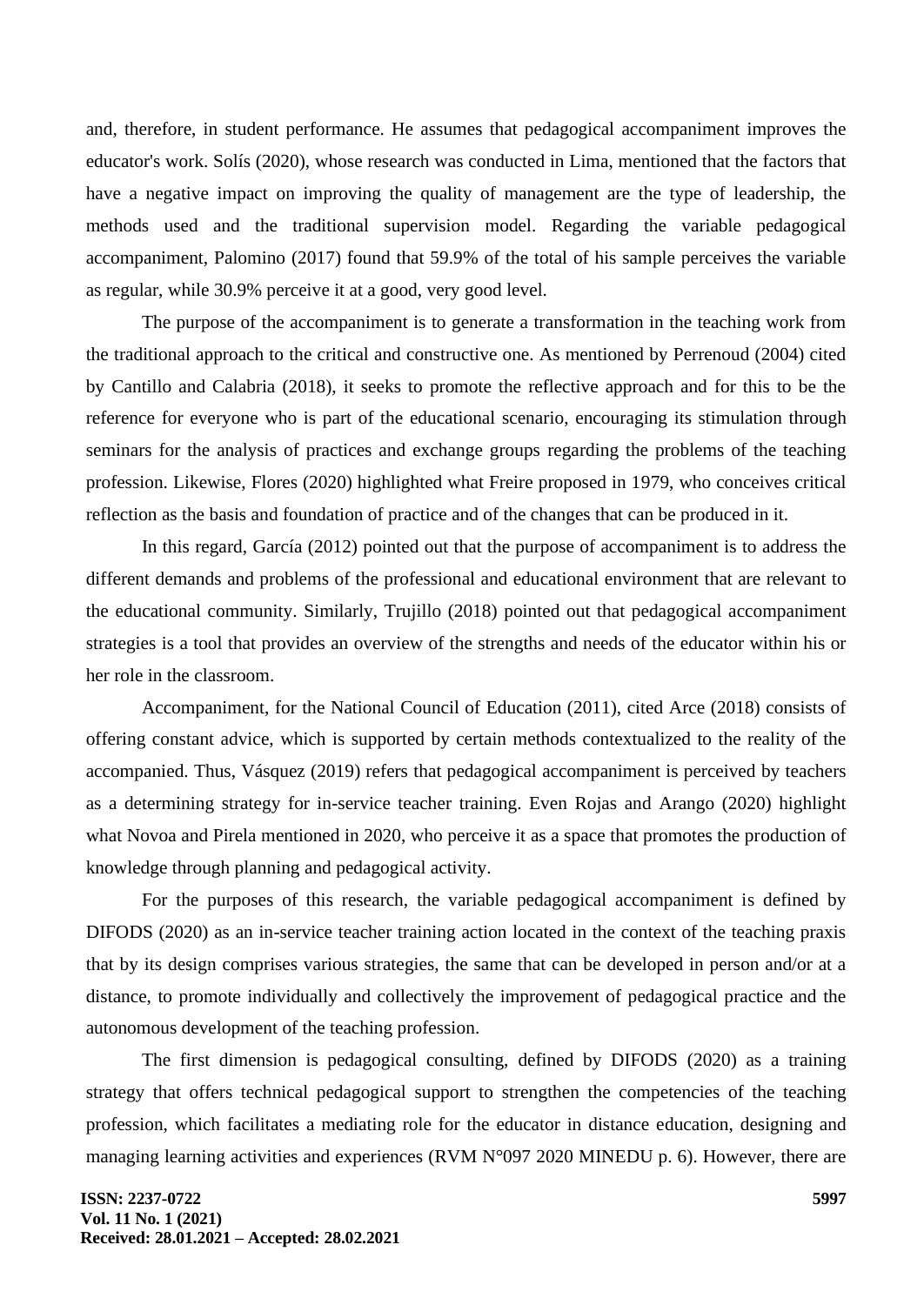moments for the development of the pedagogical assessment; for example, before the pedagogical assessment, the tutor must communicate with the teachers; he/she must coordinate the date, time and means of communication for an interview with the teachers to gather information; must design the schedule for the development of the pedagogical assessment, coordinating with the accompanied teachers; must prepare in advance the methodological design of the pedagogical assessment for the accompanied teacher; must enter the information collection system and the scheduling of the assessments (DIFODS, 2020).

During the pedagogical assessment, the facilitator foresees the conditions, means of communication, design of the session, materials, resources and strategies for the effective management of time. A.- the socioemotional support generates a space for dialogue and active listening. B.- the accompanist encourages the teacher's critical reflection on his or her pedagogical practice. C.- the presentation of the purpose of the counseling, the teacher dialogues with the mentor about the development of his/her pedagogical practice. D.- the mentor records, analyzes and interprets the evidence shared. E.- finally, the teacher and the mentor make commitments, proposing improvement alternatives (DIFODS, 2020).

After the pedagogical consultancy, the accompanying person reflects on the experience in the pedagogical consultancy process, to provide emotional support and empathetic dialogue with the teacher, identifying the aspects that favored or hindered: taking into account the reflection of the pedagogical practice, the proposal of improvement proposals and the teacher's commitments, the teacher's progress is identified based on the evidence collected in the consultancy, incorporating the proposals to meet the teacher's training needs in the pedagogical consultancy plan (DIFODS, 2020).

The second dimension is considered to be interlearning groups, defined by DIFODS as a training strategy oriented to the group of accompanied educators who provide scenarios where experiences are exchanged and reflected together virtually, through which teachers make proposals that favor the questioning of teaching strategies for the improvement of learning (DIFODS, 2020).

The third dimension is the collegial work meeting (RTC), which is conceived as a training strategy focused on the articulation of pedagogical support with institutional management, favoring the leadership role of the principal in the educational institution and generating spaces for dialogue and reflection. The RTC contributes to teacher training by promoting competency 6, which refers to collaborative work and the strengthening of professional learning communities and the different roles of the pedagogical accompaniment within the framework of the RTC (DIFODS, 2020).

Likewise, the principal or assistant principal summons the teachers to guarantee their participation in the collegial work meeting, in this way the PA will participate in the RTC, ensuring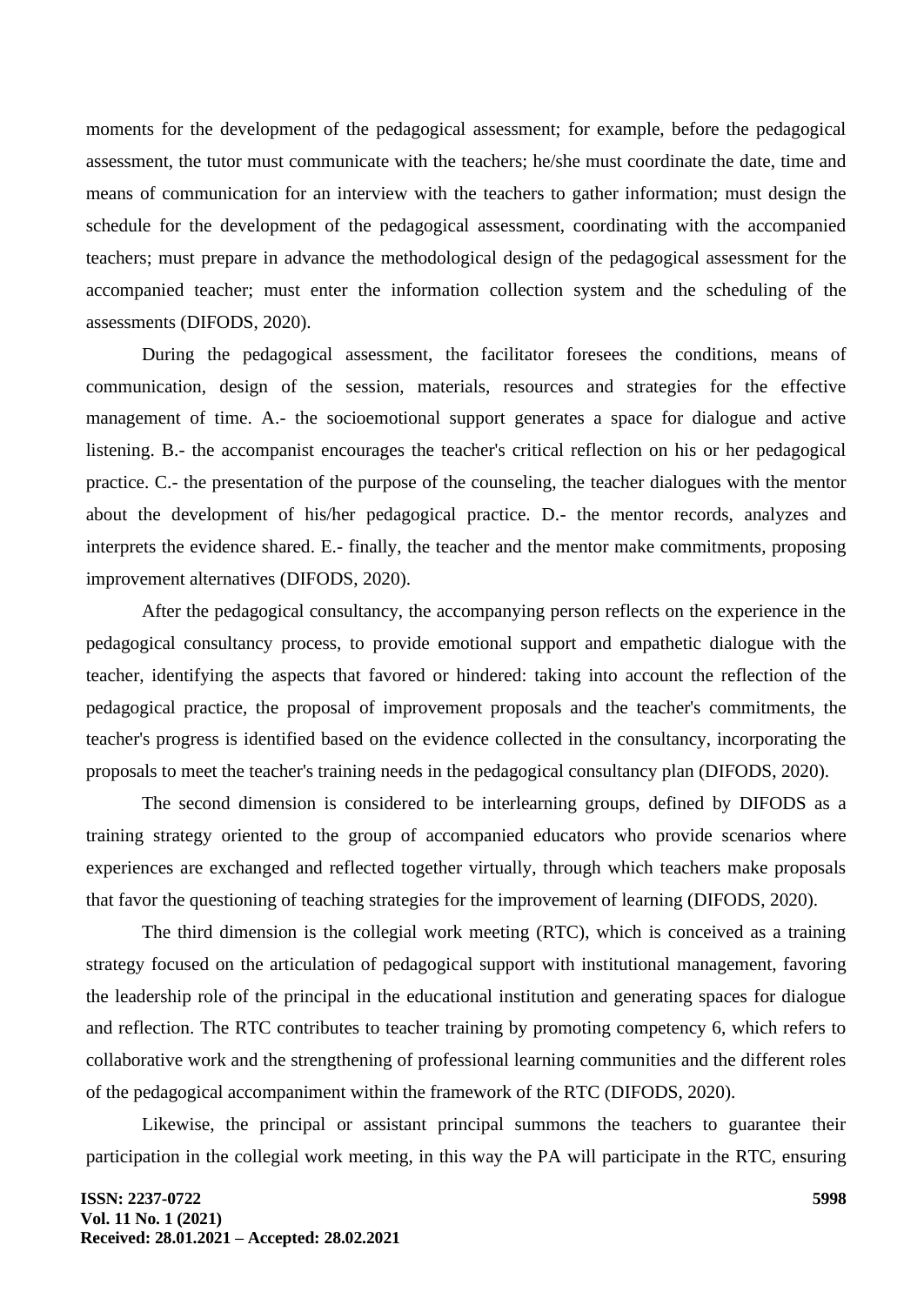its development and, if necessary, coordinating with the principal the spaces that each one assumes. However, during the RTC, the accompanying person ensures the connectivity conditions to participate in it and be attentive to provide pedagogical or technological technical support if necessary and according to the director's request (DIFODS, 2020).

Finally, the fourth dimension of tutorial and virtual courses, the DIFODS (2020) considers in the guidelines of the pedagogical accompaniment that educators are part of the virtual courses from the DIFODS platform, through which they will have access to interactive resources, where the PA will offer pedagogical support and advice to facilitate the acquisition of new knowledge in their teaching work and successfully complete the courses (RVMN104, 2020).

### **3. Methodology**

The research presents a quantitative approach; according to (Hernández and Mendoza, 2018), the study collects information from the subjects involved through an instrument to apply a statistical analysis. In addition, it was considered of a pure basic or elementary type (Sanchez and Reyes, 2017). Likewise, the research is of descriptive non-experimental design since it seeks to identify the perceptions that teachers have about the pedagogical accompaniment strategies.

The pedagogical accompaniment variable was operationalized in 04 dimensions related to pedagogical accompaniment in the context of health emergency has 10 indicators and 31 Items that help the teacher to the pedagogical technical support. The questionnaire was elaborated based on the proposal of Santa Cruz's thesis; the original Likert-type scale between level and range was used.

The study population comprises all the teachers of the II.EE. of the UGEL 05 jurisdiction of the district of San Juan de Lurigancho at both the primary and secondary levels. The sample group corresponds to the non-probabilistic and intentional type; the sample size was established by convenience and 100 teachers were surveyed.

The survey technique was used. The questionnaire was used as an instrument to measure the variable pedagogical accompaniment, which corresponds to an adaptation made by the author of this work on the questionnaire of Santa Cruz (2018). For this purpose. Regarding this sample, 75% belong to the female sex, while 25% to the male sex and 80% of the total indicated as working condition being appointed, while the remaining 20% hired.

The application of the instruments selected for the study was achieved with the prior authorization of the director belonging to each of the educational institutions that were part of the study, and, in addition, the signature of the informed consent of the participants was requested.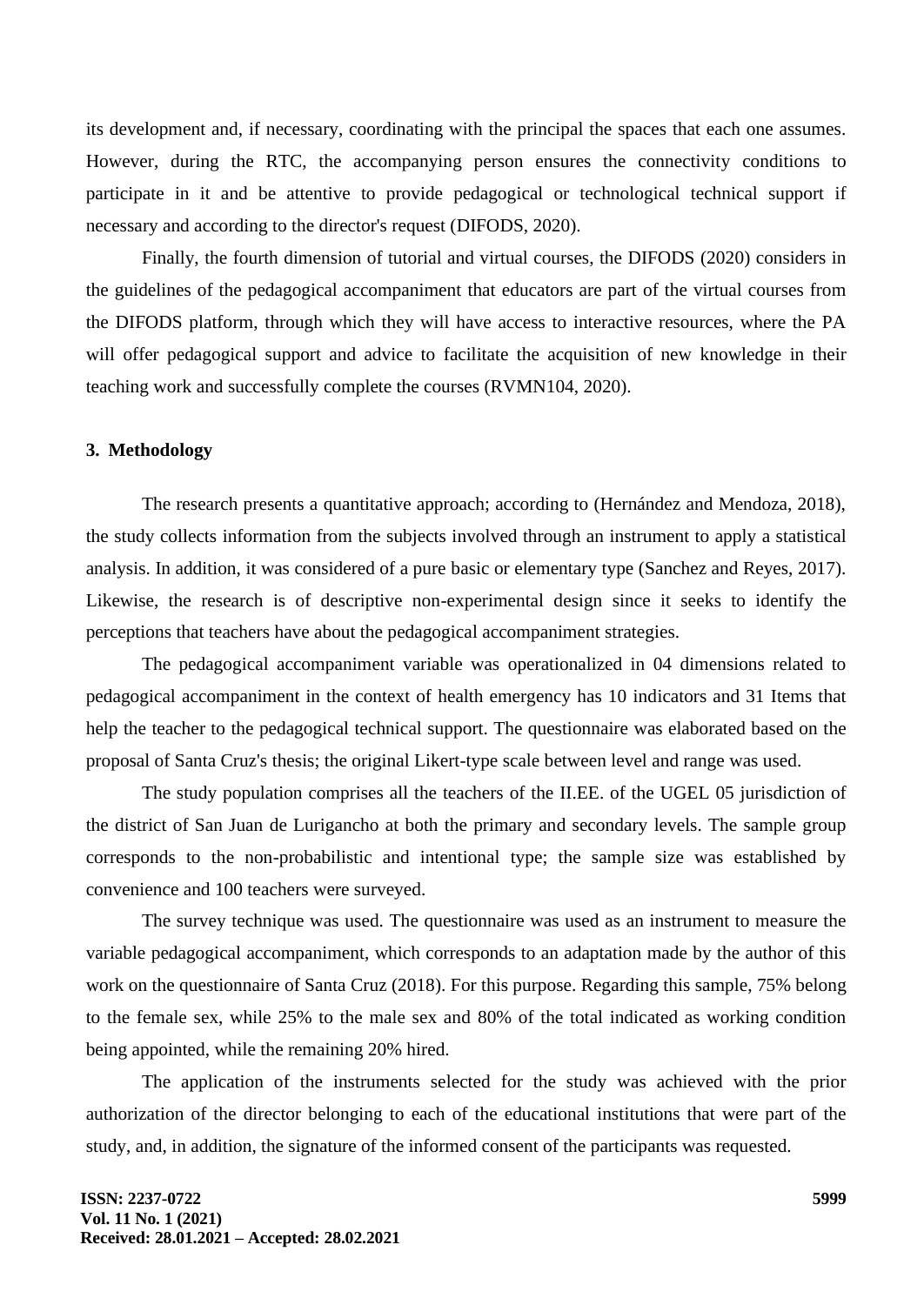### **4. Results**

|                         | Total | $\%$ |  |
|-------------------------|-------|------|--|
| <b>Sex</b>              |       |      |  |
| Male                    | 31    | 31%  |  |
| Female                  | 69    | 69%  |  |
| Age range               |       |      |  |
| $24$ to 30 of age       |       | 1%   |  |
| 31 to 50 of age         | 65    | 65%  |  |
| 51 to 63 of age         | 34    | 34%  |  |
| Source: Own elaboration |       |      |  |

Table 1 - Distribution of Frequencies of the Sociodemographic Variables

Among the sociodemographic variables, the sex and age variables are presented. Regarding the former, it can be observed that 31% of the total sample belongs to the male sex, while 69% belongs to the female sex (Table 6). Likewise, within the age variable, it can be observed that only 1% of the total of those evaluated were in the 24 to 30 age range; likewise, 65% of the total were in the 31 to 50 age range. Finally, 34% were in the 51 to 63 age range. (Table 1).



Figure 1- Description of the Variable Age According to the Variable Sex

# Source: Own elaboration

Figure 1. Shows the percentages achieved by the age ranges of the teachers who were part of the study sample according to the sex variable. In the first age range of 24 to 30 years, female teachers were found with a minimum of 1%.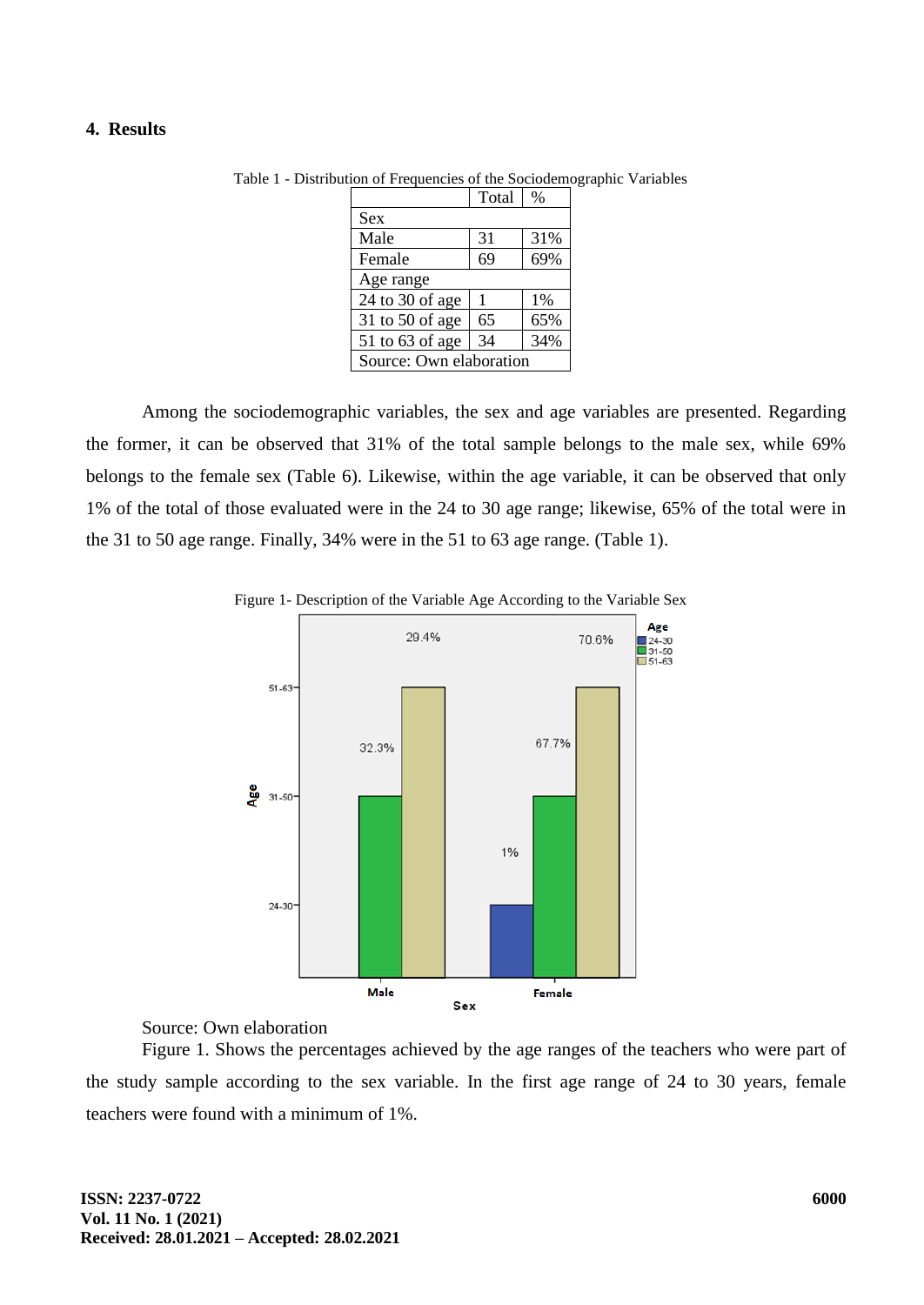On the other hand, Table 2 shows the frequency distributions according to the variables of length of service and employment status of the teachers who participated in the study. Within the first variable, 42% of the total of the selected sample reported having a length of service of no more than 10 years; 30% reported a length of service of 11 to 20 years; and 28% of the total had a length of service of 21 to 37 years. Likewise, 70% of the totals were appointed, while the remaining 30% were hired.

| Table 2 - Frequency distribution of teachers' work context |                        |       |               |  |
|------------------------------------------------------------|------------------------|-------|---------------|--|
|                                                            |                        | total | $\frac{0}{0}$ |  |
| Length of service                                          |                        |       |               |  |
|                                                            | $0$ to 10 of age       | 42    | 42%           |  |
|                                                            | De 11 a 20 of age $30$ |       | 30%           |  |
|                                                            | De 21 a 37 of age 28   |       | 28%           |  |
| Condition                                                  |                        |       |               |  |
|                                                            | Appointed              | 70    | 70%           |  |
|                                                            | Contracted             | 30    | 30%           |  |
| Source: Own elaboration                                    |                        |       |               |  |

Table 3 shows the predominant dimension of the variable in terms of frequency distributions with respect to the levels: good, regular and bad. As can be seen in the table, the predominant dimension of the variable pedagogical support is Pedagogical Counseling with 78%, which is located in the regular level; likewise, with respect to the variable pedagogical support, only 3% of the total number of teachers evaluated are in the good level; however, 88% are located in the Regular level, while 9% are in the bad level. In the pedagogical counseling dimension, only 2% are in the good level, 78% in the regular level and 9% in the bad level. As for the dimension interlearning groups, 4% are in the good level, 66% in the regular level and the remaining 30% in the bad level. In the collegial work meeting dimension, only 1% of the total is in the good level, 74% in the regular level and 25% in the bad level. Finally, in the dimension of tutorials and workshops, 4% are in the good level, while 63% are in the regular level and 33% of the teachers are in the bad level. Thus, it is determined that the predominant dimension of the pedagogical accompaniment variable is the pedagogical counseling dimension, with 78% at the regular level.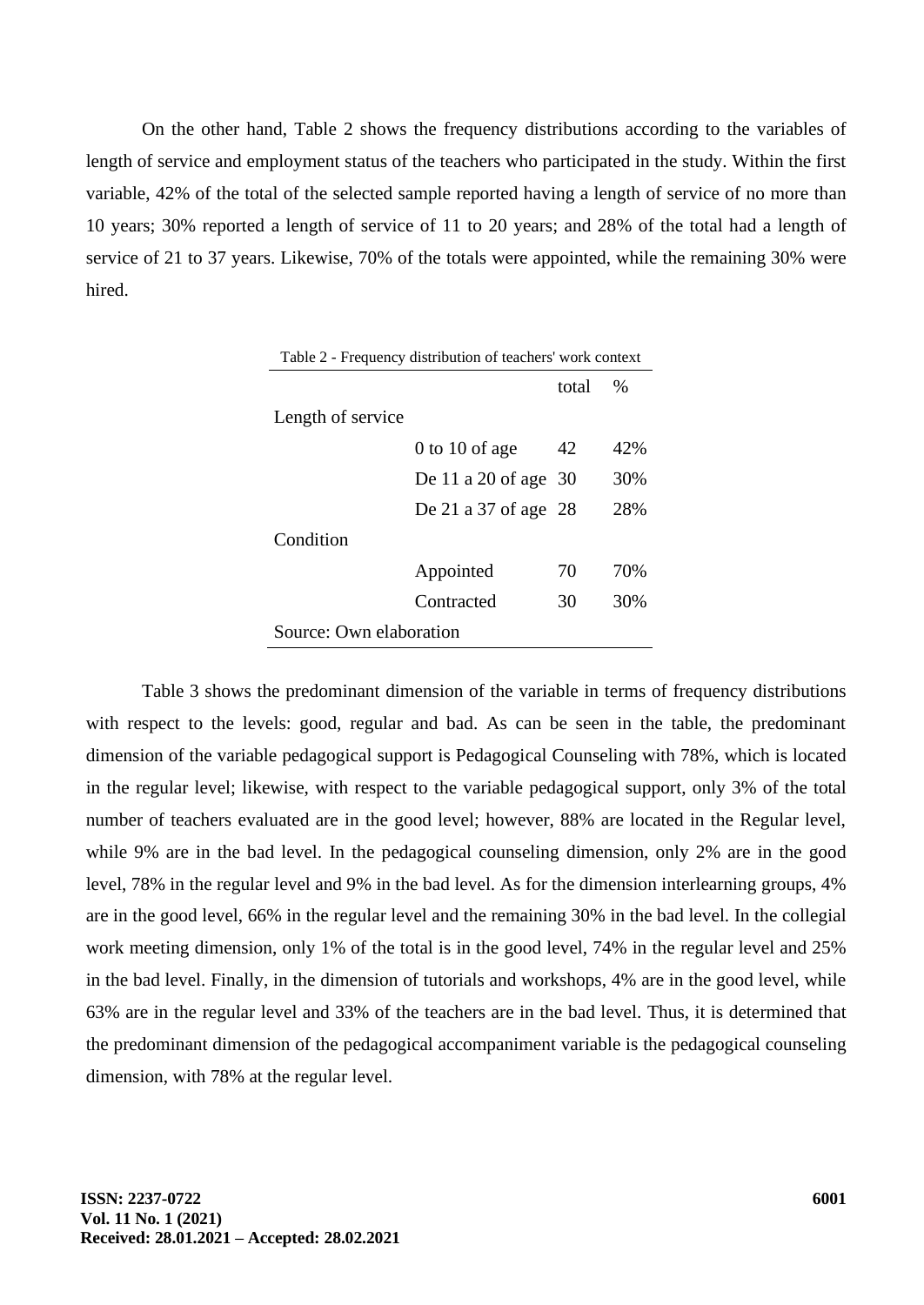|                         |                                        |    | Levels %     |     |
|-------------------------|----------------------------------------|----|--------------|-----|
|                         |                                        |    | Good Regular | Bad |
| Variable                |                                        |    |              |     |
|                         | Pedagogical support                    | 3% | 88%          | 9%  |
|                         |                                        |    |              |     |
| Dimensions              |                                        |    |              |     |
|                         | Pedagogical Counseling                 | 2% | 78%          | 20% |
|                         | <b>Interlearning Groups</b>            | 4% | 66%          | 30% |
|                         | <b>Collegiate Work Meeting</b>         | 1% | 74%          | 25% |
|                         | <b>Tutorials and Courses Workshops</b> | 4% | 63%          | 33% |
| Source: Own elaboration |                                        |    |              |     |
|                         |                                        |    |              |     |

Table 3 - Predominance of the Variable Studied and its Dimensions

On the other hand, Table 4 shows the predominant indicator of the pedagogical counseling dimension and of each indicator that makes up this dimension in terms of frequency distributions with respect to the levels: good, regular and bad. Thus, in the pedagogical counseling dimension, it is verified that the predominant level is regular with 78%. Regarding the indicators, it is observed that the predominant level in the indicator socioemotional support and reflection of the pedagogical practice is regular with a percentage of 58 and 59 %, respectively; in the indicator commitment of the teacher and the accompanying person, it is observed that the predominant level is bad with 51%, followed by the regular level with 48%. Thus, of the three indicators mentioned, it is the indicator reflection of the pedagogical practice that presents predominance in the regular level with 58%, in contrast to the other indicators that make up the pedagogical counseling dimension.

| Table 4 - Predominant Indicator of the Pedagogical Consulting Dimension |                                    |    |                  |     |
|-------------------------------------------------------------------------|------------------------------------|----|------------------|-----|
|                                                                         |                                    |    | Levels %         |     |
|                                                                         |                                    |    | Good Regular Bad |     |
| Dimension                                                               |                                    |    |                  |     |
|                                                                         | Advice pedagogical                 | 2% | 78%              | 20% |
| Indicators                                                              |                                    |    |                  |     |
|                                                                         | Support socioemotional             | 2% | 58%              | 40% |
|                                                                         | Reflextion of practice pedagogical | 1% | 59%              | 40% |
|                                                                         | Commitment teacher and passenger   | 1% | 48%              | 51% |
|                                                                         | Source: Own elaboration            |    |                  |     |

Table 5 shows the predominant indicator of the interlearning groups dimension and of each indicator that makes up this dimension in terms of frequency distributions with respect to the levels: good, regular and bad. As can be seen, within this dimension, the regular level predominates with 66%. In the indicators openness dialogue and commitments of teachers, the regular level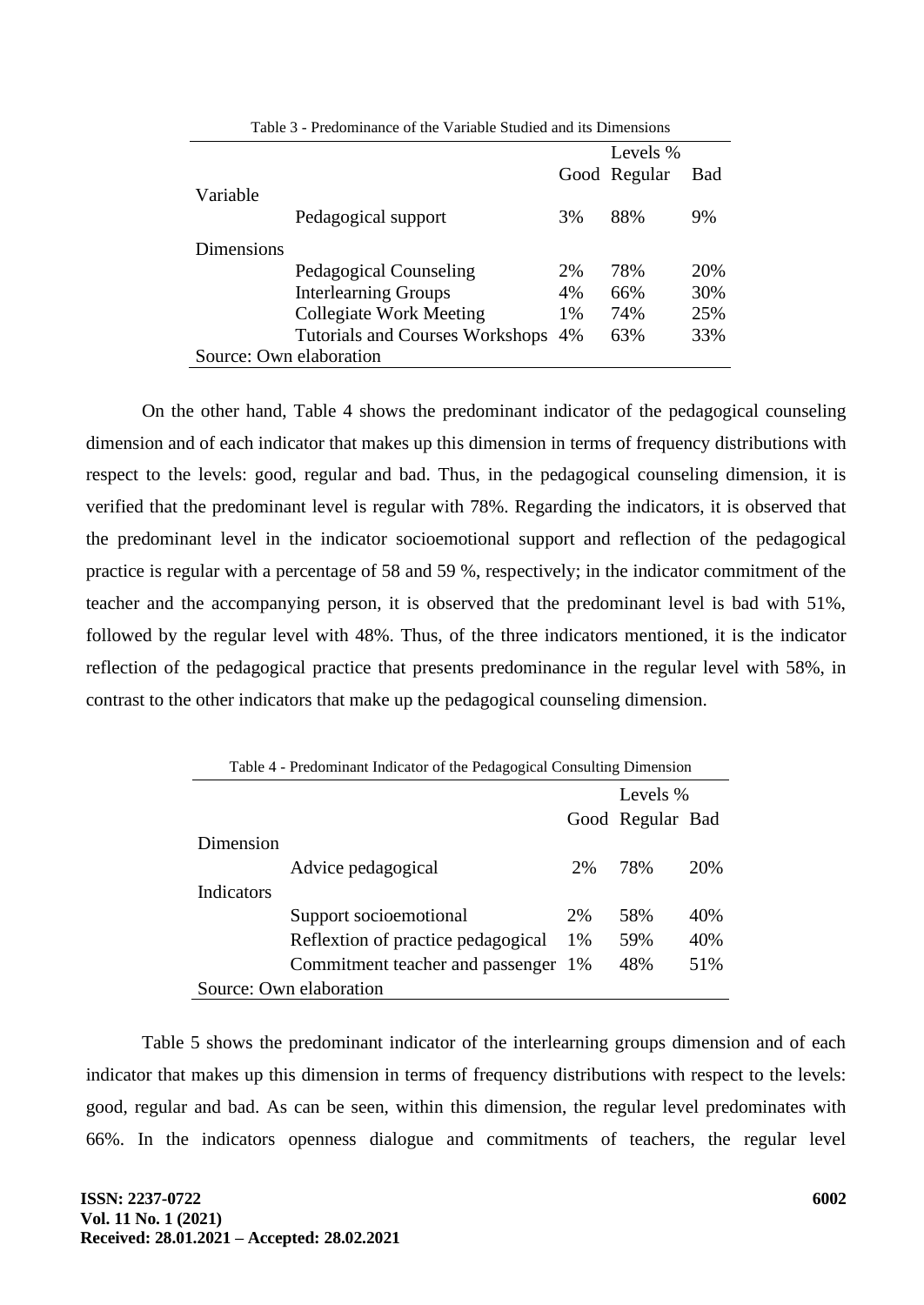predominates with 68 and 50 %, while in the indicator presentation and exchange of learning experiences, the bad level predominates with 49 %. Likewise, among these three indicators, it is observed that the openness dialogue indicator is predominantly regular with 68%.

| $1$ able $3$ -1 readminimit marcator of the unnension of micricalming stroups |                                 |    |                  |     |
|-------------------------------------------------------------------------------|---------------------------------|----|------------------|-----|
|                                                                               |                                 |    | Levels %         |     |
|                                                                               |                                 |    | Good Regular Bad |     |
| Dimension                                                                     |                                 |    |                  |     |
|                                                                               | <b>Interlearning Groups</b>     | 4% | 66%              | 30% |
| Indicators                                                                    |                                 |    |                  |     |
|                                                                               | Opening dialogue                | 2% | 68%              | 30% |
|                                                                               | Presentation and exchange of 8% |    | 43%              | 49% |
|                                                                               | learning experiences            |    |                  |     |
|                                                                               | Commitments of teachers         | 4% | 50%              | 46% |
|                                                                               | Source: Own elaboration         |    |                  |     |

Table 5- Predominant Indicator of the dimension of Interlearning Groups

Table 6 shows the predominant indicator of collegiate group meetings and each indicator that makes up this dimension in terms of frequency distributions with respect to the levels: good, regular and bad. In this dimension, it can be observed that the regular level predominates with 74 %. Regarding its indicators, it is shown that in two of them the regular level predominates, being these the virtual collective learning indicator among teachers and the confrontation of ideas, interactions among peers, group reflections and collective learning with 44 and 54 %, respectively; on the other hand, in the indicator recording of reflections, recordings of virtual sessions, the bad level predominates with 40 %. Likewise, among the three indicators described, it is observed that the indicator recording of reflections, recordings of virtual sessions is the one that predominates among the three with 70% in the bad level.

|                         | Table 6 - Predominant Indicator of the Collegiate Group Meeting Dimension |          |                  |     |
|-------------------------|---------------------------------------------------------------------------|----------|------------------|-----|
|                         |                                                                           | Levels % |                  |     |
|                         |                                                                           |          | Good Regular Bad |     |
| Dimension               |                                                                           |          |                  |     |
|                         | Collegiate Group Meeting                                                  | $1\%$    | 74%              | 25% |
| <b>Indicators</b>       |                                                                           |          |                  |     |
|                         | Virtual collective learning                                               | 1%       | 44%              | 55% |
|                         | between teachers                                                          |          |                  |     |
|                         | Confrontation of ideas,                                                   | 2%       | 54%              | 44% |
|                         | peer-to-peer interaction,                                                 |          |                  |     |
|                         | group reflections and collective learning                                 |          |                  |     |
|                         | Recording of reflections, recordings                                      | 1%       | 29%              | 70% |
|                         | of virtual sessions                                                       |          |                  |     |
| Source: Own elaboration |                                                                           |          |                  |     |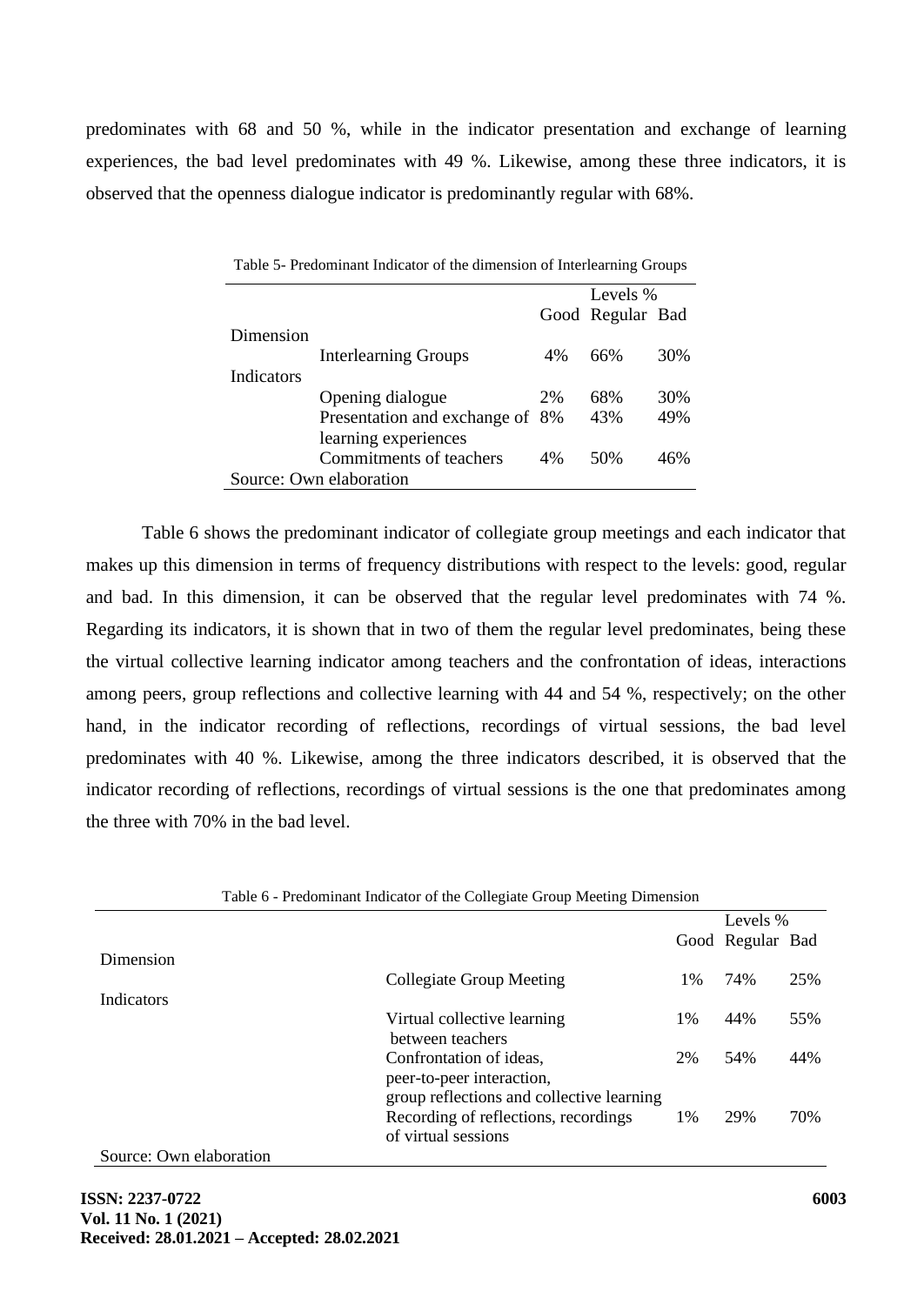Finally, table 7 shows the predominant indicator of the virtual courses and tutorials dimension and of each indicator that makes up this dimension in terms of frequency distributions with respect to the levels: good, regular and bad. Thus, in this dimension, the regular level predominates with 63 %, while in the case of its two indicators, teacher training workshops and teacher training courses, the regular level predominates with 68 % each. As can be observed, both indicators show predominance with 68 % in the regular level; however, in the bad level, the teacher training workshops indicator shows predominance with 31 %.

| Table 7- Predominant Indicator of the Dimension Courses and Virtual Tutoring |                                      |       |                  |     |
|------------------------------------------------------------------------------|--------------------------------------|-------|------------------|-----|
|                                                                              |                                      |       | levels %         |     |
|                                                                              |                                      |       | Good Regular Bad |     |
| Dimension                                                                    |                                      |       |                  |     |
|                                                                              | <b>Virtual Courses and Tutorials</b> | $4\%$ | 63%              | 33% |
| <b>Indicators</b>                                                            |                                      |       |                  |     |
|                                                                              | Teacher training workshops           | 1%    | 68%              | 31% |
|                                                                              | Teacher training courses             | 4%    | 68%              | 28% |
|                                                                              | teacher training courses             |       |                  |     |
| Source: Own elaboration                                                      |                                      |       |                  |     |

### **5. Discussion**

The main objective was to determine the perception that teachers have of the predominant dimension in the strategies of pedagogical accompaniment at a distance in the context of the health emergency; to this end, the questionnaire of perception of pedagogical accompaniment was applied and with which it was established that the perception that teachers belonging to the study sample have of the variable pedagogical accompaniment is regular with 88%. This situation is explained by the levels reached by the remaining dimensions of the four dimensions that make up the proposed study variable. The first, pedagogical counseling, is considered by the teachers at a regular level (78%); the dimension interlearning groups, at a regular level (66%); the dimension collegial work meeting, at a regular level (74%); and, finally, the dimension tutorials and workshops at a regular level (63%).

Regarding the predominance of the dimensions that make up the pedagogical accompaniment variable, the pedagogical counseling dimension is predominant with a concentration of 78% of the total at the regular level, followed by the collegial work meeting dimension with 74% at the regular level, followed by the interlearning groups and tutorials and workshops dimension with 66% and 63% respectively, both located at the regular level.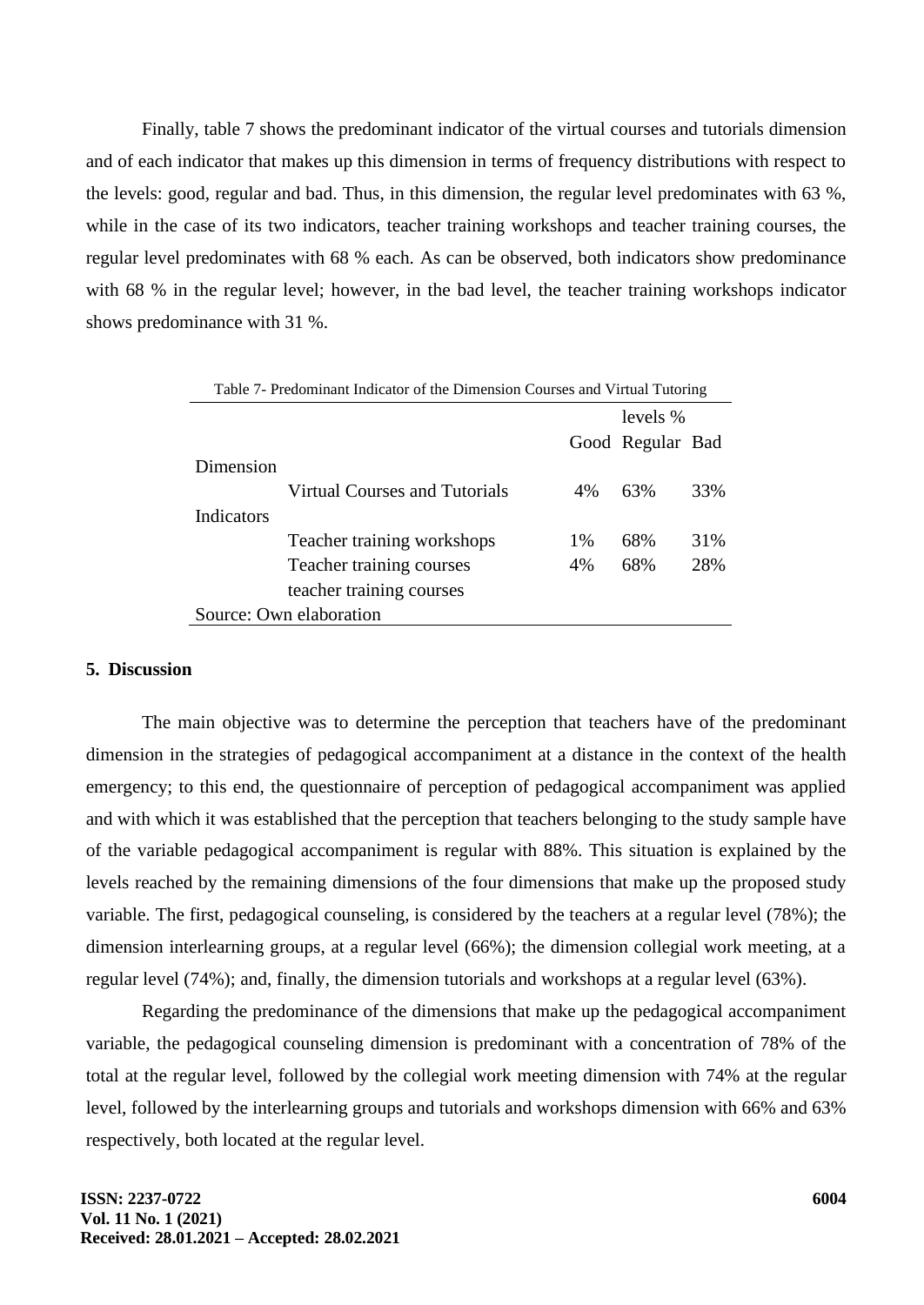Regarding the specific objectives that were set, it was found that the perception of teachers in the first dimension of pedagogical advice is regular with 78%, and the predominant indicator of this dimension is reflection of pedagogical practice with 59%, located at the regular level. The socioemotional support indicator and the commitment of the teacher and the accompanying person obtained 58% and 48%, respectively, placing them in the regular level; however, the teacher and accompanying person commitment indicator predominates in the bad level with 51%, unlike the remaining indicators that are both located in this level with 40%.

Regarding the second specific objective, which analyzes the teachers' perception of the predominant indicator of the interlearning groups dimension, it was found that this dimension is perceived by the teachers as regular with 66%, and the predominant indicator is open dialogue with 68%, which is at the regular level, followed by the teachers' commitment indicator with 50%, which is at the same level. It is worth mentioning that the indicator presentation and exchange of learning experiences shows a predominance of perception in the bad level with 49%.

Regarding the third specific objective, which analyzes the perception that teachers have of the predominant indicator of the collegial work meeting dimension, it is observed that this dimension is perceived by teachers as regular (74%), and the predominant indicator within this dimension is the recording of reflections, recordings of virtual sessions with 70%, ranking at the bad level, followed by the indicator virtual collective learning among teachers with 55%, ranking at the same level. Likewise, the indicator confrontation of ideas, interactions among peers, group reflections and collective learning presents a higher percentage in the regular level with 54%.

Finally, with respect to the specific objective of analyzing teachers' perception of the predominant indicator of the dimension virtual courses and tutorials, it is observed that this dimension is perceived by teachers as regular with 63%, and the predominant indicator of this dimension is teacher training workshops with 68% at the regular level and 31% at the high level, followed by the indicator teacher training courses with 68% at the regular level and 28% at the bad level.

### **6. Conclusions**

First: Teachers' perception of pedagogical support strategies in the context of the health emergency in schools in San Juan de Lurigancho is regular, and the predominant dimension is pedagogical support, which is perceived by teachers as regular with 78%.

Second: The teachers' perception of the predominant indicator of the pedagogical counseling dimension as a strategy of pedagogical accompaniment at a distance is regular, and the predominant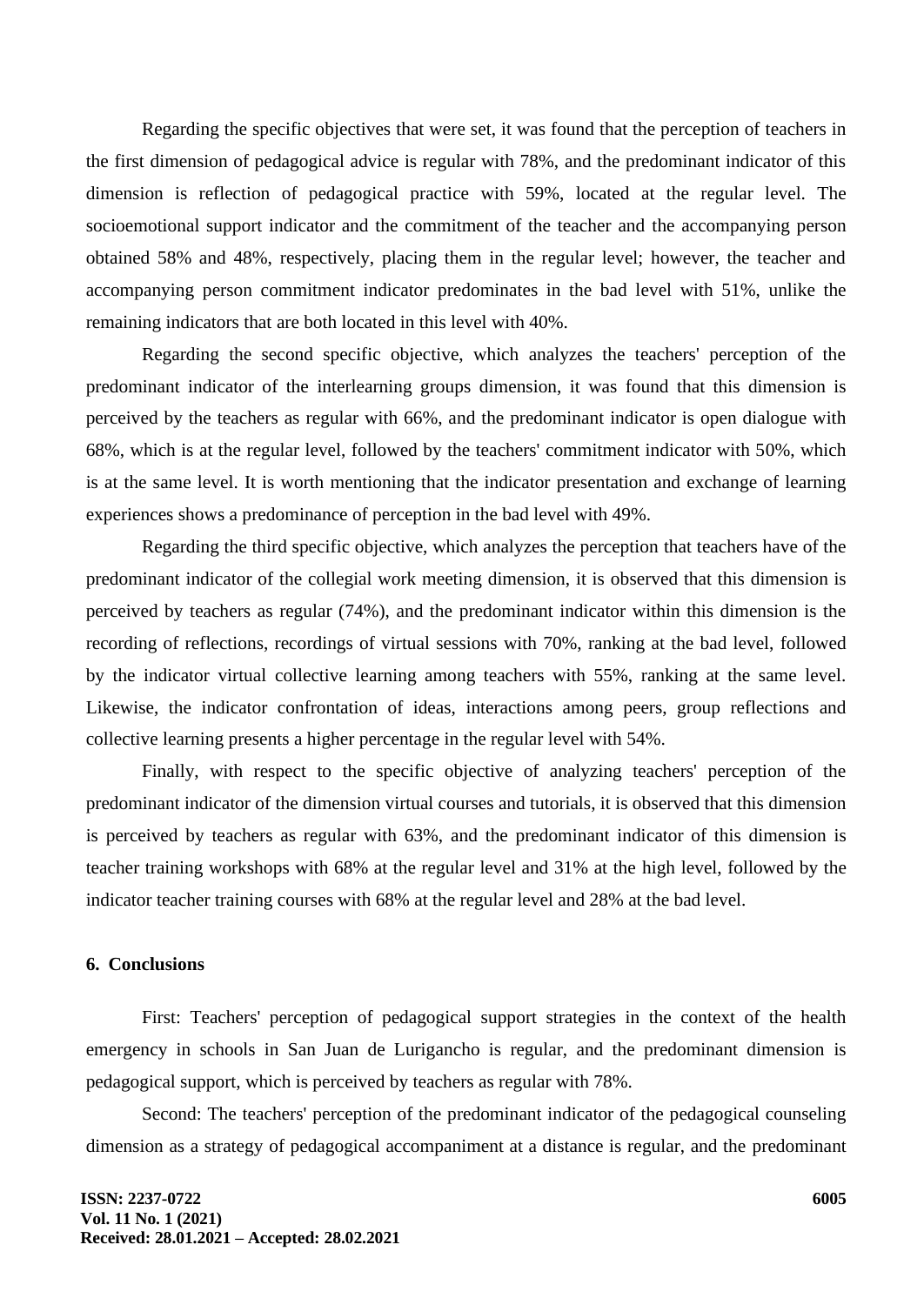indicator of the same is reflection of pedagogical practice, which is perceived by the teachers as regular with 59 %.

Third: The teachers' perception of the predominant indicator of the dimension interlearning groups as a strategy of pedagogical support at a distance in the context of health emergency is regular, and the predominant indicator of the same is dialogue to openness, which is perceived by teachers as regular with 68 %.

Fourth: The perception that teachers have of the predominant indicator of the dimension of collegiate group meetings as a strategy of pedagogical accompaniment at a distance is regular, and the predominant indicator of the same is the recording of reflections, recordings of virtual sessions, which is perceived by teachers as Bad with 70 %.

Fifth: The perception that teachers have of the predominant indicator of the dimension virtual courses and tutorials as a strategy of pedagogical accompaniment at a distance is regular, and the predominant indicator of the same is teacher training workshops, which is perceived by teachers as regular with 68 % as well as the indicator teacher training courses with the same percentage; however, the indicator teacher training workshops predominates in the bad level with 31 %.

### **7. Recommendations**

First: It is suggested to review, encourage and consider studies in which information is provided regarding the perception that teachers express about the pedagogical accompaniment, since this unfavorable perception could negatively influence the development of these strategies and affect the commitment of professionals as evidenced in the results of this study.

Second: It is suggested to verify the access to the capacity of the tools provided in the virtual platforms offered by the Ministry of Education in order to provide solutions to the technical problems that hinder the recording of virtual classes, since it is precisely in this area where teachers report an unfavorable perception.

Third: It is suggested that other similar studies be carried out in larger populations to deepen the perception of teachers regarding Pedagogical Accompaniment in order to increase the quality and effectiveness of its objectives.

## **References**

Arce, H. (2018). *Perceptions of teachers of the primary level of a UGEL 04 Educational Institution on the Pedagogical Accompaniment Strategy of Regular Basic Education.* Thesis to opt for a Master's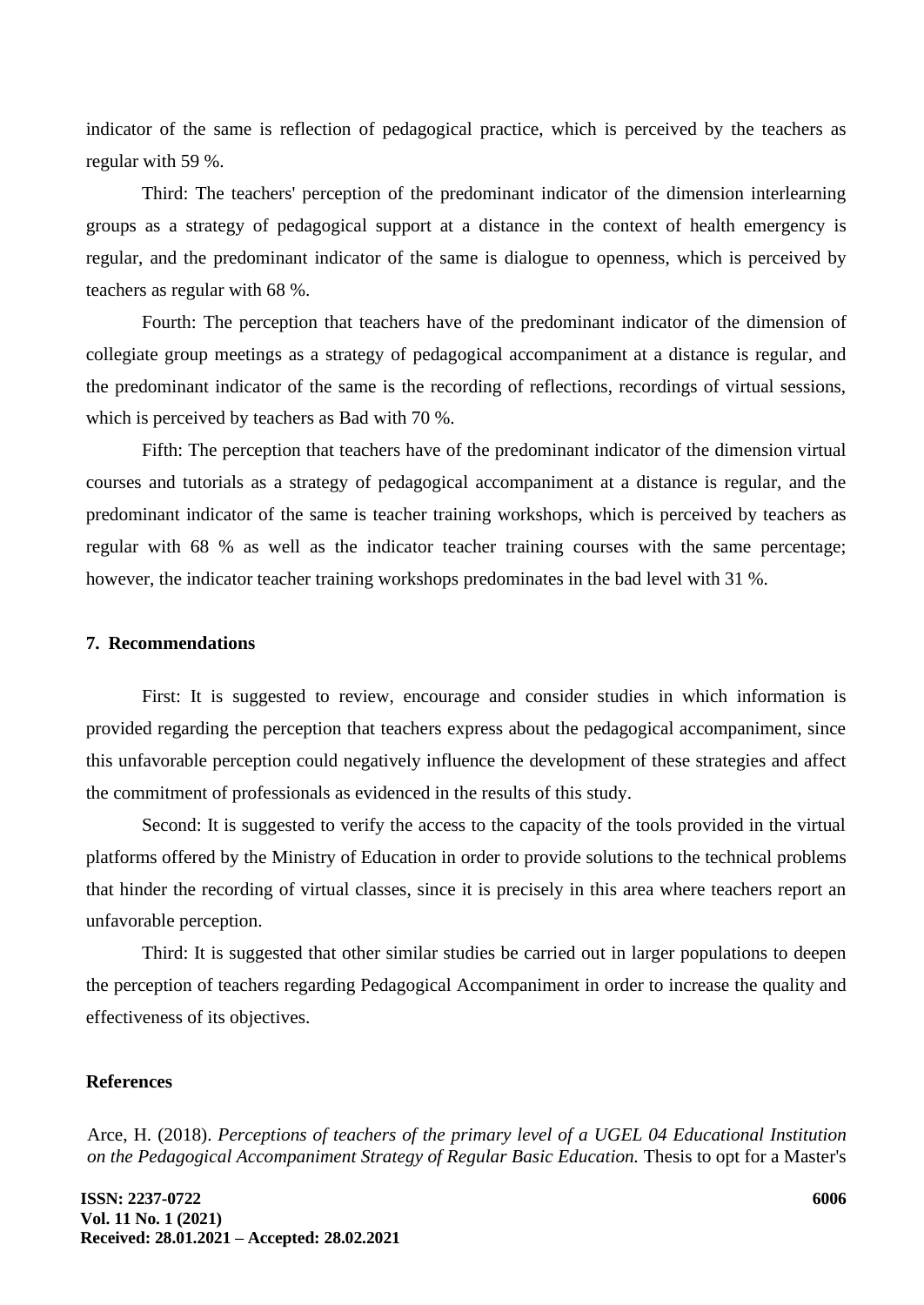degree in Education with Mention in Curriculum. Graduate School. Pontifical Catholic University of Peru.

http://tesis.pucp.edu.pe/repositorio/bitstream/handle/20.500.12404/15605/ARCE\_VENTOCILLA\_H EGEL\_ROY.pdf?sequence=1&isAllowed=y

Bernal, C. (2010). *Research Methodology.* Third Edition Pearson.

Cantillo, B., & Calabria, M. (2018). *Pedagogical accompaniment: strategy for reflexive practice in primary basic third-grade teachers.* Undergraduate thesis to opt for the master's degree in education. Faculty of Humanities. University of the Cuc Coast.

http://repositorio.cuc.edu.co/bitstream/handle/11323/61/32828896%20-%2012634296.pdf?sequence-1&isAllowed-y

DIFODS (2018). *Guidance and protocols for the development of strategies training program for teachers of II. Primary level EE with pedagogical accompaniment.* Lima. https://issuu.com/hualterevaristoalvino/docs/orientaciones\_para\_el\_acompa\_amient

DIFODS (2020). National Plan and Teacher Training Policy Guidelines on duty. http://hakuyachaqregiones.minedu.gob.pe/sites/default/files/documento\_para\_consulta\_y\_validacion de\_lineamientos\_de\_politica\_fds\_1705.pdf

Flowers, C. (2020). *The process of pedagogical accompaniment of teachers from secondary area of communication of a private institution in Lima.* Thesis to choose the degree of Master in Education with Mention in Didactics of Reading and Writing. Graduate School. Universidad Peruana Cayetano Heredia.

Garcia, D. (2012). *Accompaniment to pedagogical practice.* Poveda Cultural Center. http://biblioteca.clacso.edu.ar/Republica\_Dominicana/ccp/20170217042603/pdf\_530.pdf

Hernández-Sampieri, R., & Mendoza, C. (2018). *Research methodology. Quantitative, qualitative and mixed routes.* Editorial McGraw Hill Education. http://virtual.cuautitlan.unam.mx/rudics/?p=2612

Mairena, E. (2015). *Pedagogical accompaniment and performance of novice teachers in the Departments of Physics and Educational Technology of the Faculty of Education and Languages.* Thesis to qualify for the title of Master in Education Administration and Management. Faculty of Education and Languages. National Autonomous University of Nicaragua. https://repositorio.unan.edu.ni/1434/1/4428.pdf

MINEDU (2020). *Pedagogical guidelines for the* basic education service *during 2020 as part of the health emergency by Coronavirus COVID-19.* Vice-Ministerial Resolution No. 093-2020-MINEDU. https://www.gob.pe/institucion/minedu/normas-legales/535987-093-2020-minedu

MINEDU (2020). *Provisions for the remote work of teachers that ensure the development of the non-face-to-face educational service of public educational institutions and programmes, in the face of the COVID-19 outbreak.* Vice-Ministerial Resolution No. 097-2020-MINEDU. https://www.gob.pe/institucion/minedu/normas-legales/584173-097-2020-minedu

MINEDU (2019). *Standard establishing provisions for the development of Pedagogical Accompaniment in targeted* educational institutions of *Regular Basic Education, for* the period *2020-2022.* Vice-Ministerial Resolution No. 290-2019-MINEDU.

MINEDU (2018). *Standard that modifies the provisions for Pedagogical Accompaniment* in *Basic Education.* Ministerial Resolution No. 088-2018-MINEDU.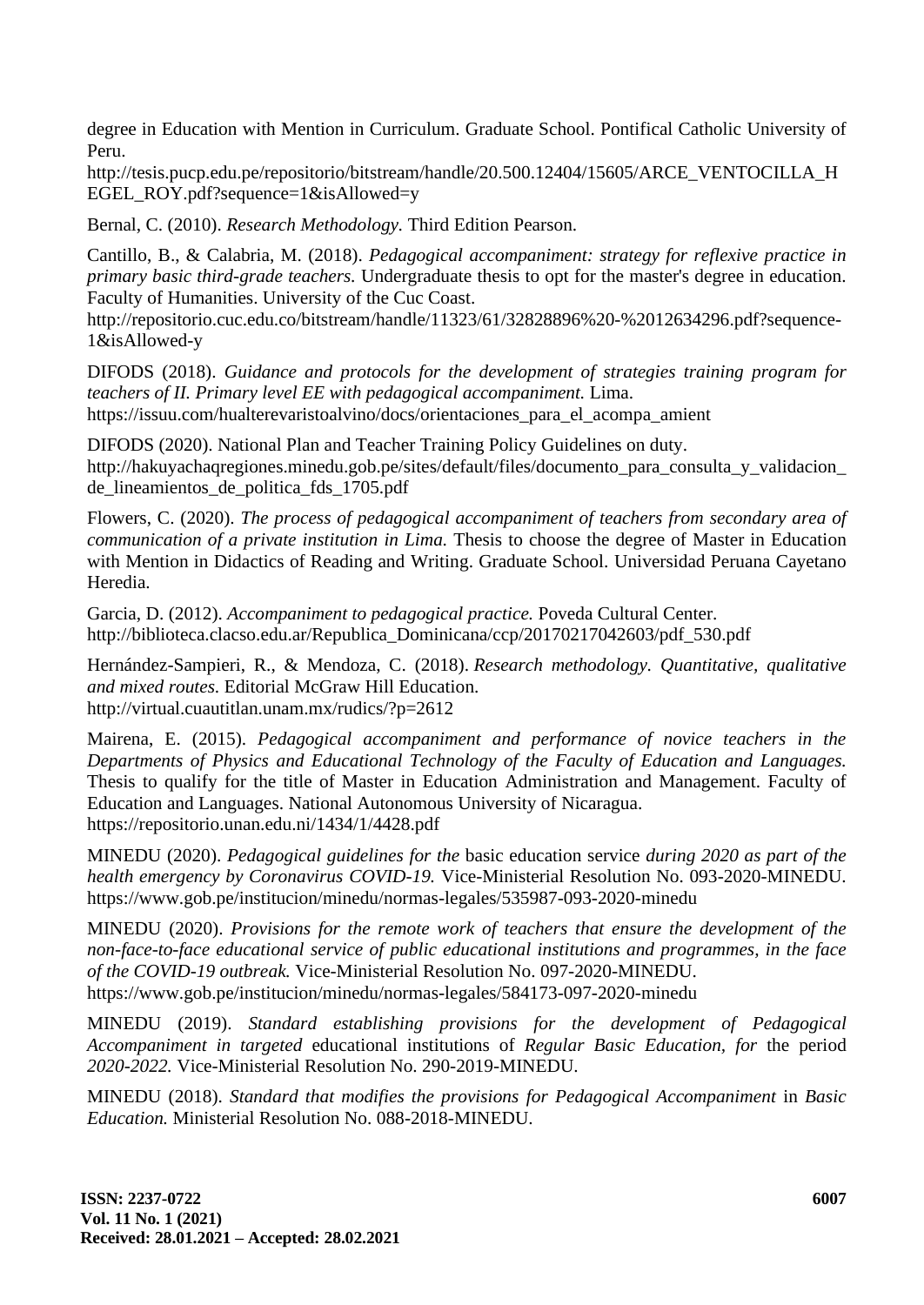https://busquedas.elperuano.pe/download/url/modifican-norma-que-laysdownprovisions-for-theacompana-resolution-ministerial-no-088-2018-minedu-621490-3

MINEDU (2017). Modify sub numeral number 5.1 of numeral 5; sub numeral 6.2, literal a) of sub numeral 6.6 and sub numeral 6.11 of numeral 6; sub-numeral 7.2, sub-number 7.3 and sub-numbers 7.5 and 7.7 of numeral 7 of the standard establishing provisions for Pedagogical Accompaniment in Basic Education, Approved by General Secretariat Resolution No. 008-2016-MINEDU. (General Secretariat Resolution No. 008-2017-MINEDU).

https://www.gob.pe/institucion/minedu/normas-legales/124249-008-2017-minedu

United Nations UN, and Economic Commission for Latin America and the Caribbean ECLAC (2020). *Education at the time of the COVID-19 pandemic.* https://repositorio.cepal.org/handle/11362/45904

Noreña, J. (2018). *Pedagogical accompaniment to the primary basic teacher in the rural-multigrad sector: fundamental element for educational excellence.* (Thesis of degree to qualify for the master's degree in Education. Faculty of Education Sciences. University of Tolima. http://repository.ut.edu.co/bitstream/001/2561/1/T%200945%20643%20CD6055.pdf

Palomino, J. (2018). *The pedagogical accompaniment and its relationship with school coexistence, from the perception of the teacher in the public educational institutions of the district of Chulucanas, 2017.* Doctoral Thesis in Education. Graduate School. Cesar Vallejo University. https://repositorio.ucv.edu.pe/handle/20.500.12692/28846

Rojas, N., & Arango, M. (2020). *Perception of teachers of face-to-face pedagogical accompaniment at home about behaviors related to the attachment and emotional regulation of a group of children between 2 and 4 years in times of health contingency per covid-19.* Bachelor's thesis. School of Humanities. EAFIT University.

https://repository.eafit.edu.co/bitstream/handle/10784/25531/Natalia\_RojasLoaiza\_Manuela\_Arango Montoya\_2020.pdf?sequence-9&isAllowed-y

Sánchez, H., & Reyes, C. (2017). *Methodology and designs in Scientific Research.* Business Support Aneth SRL.

Santa-Cruz, J. (2019). *Teaching perception of pedagogical accompaniment in the Divine IE Child of the Miracle" No. 11027, district of Eten - Chiclayo – Lambayeque, 2018*. (Thesis to qualify for the degree of master in Education with Mention in Educational Management. Faculty of Education Sciences. University of Piura). https://pirhua.udep.edu.pe/handle/11042/4376

Solis, S. (2020). *Pedagogical accompaniment as a supervisory strategy to improve the quality of pedagogical management at the Private Educational Institution Our Lady of La Paz, 2019.* (Thesis to opt for the degree of Doctor of Education. Faculty of Pontifical and Civil Theology of Lima) http://repositorio.ftpcl.edu.pe/bitstream/handle/FTPCL/677/Solis%2C%20Selena%20final.pdf?seque nce-1&isAllowed-y

Trujillo, J. (2018). Monitoring, accompaniment and evaluation to improve teaching practice in the competition of the production of written texts of the communication area of the v cycle of regular basic education of the educational institution No. 80452 "sacred heart of Jesus" of the district of Huayo, province of Pataz - ugel Pataz – La Libertad. Academic work to choose the title of second professional specialty in School Management with Pedagogical Leadership. Teaching Training Program in Service. Monterrico National Pedagogical Institute.

http://repositorio.ipnm.edu.pe/bitstream/ipnm/943/1/trujilloc\_john.pdf